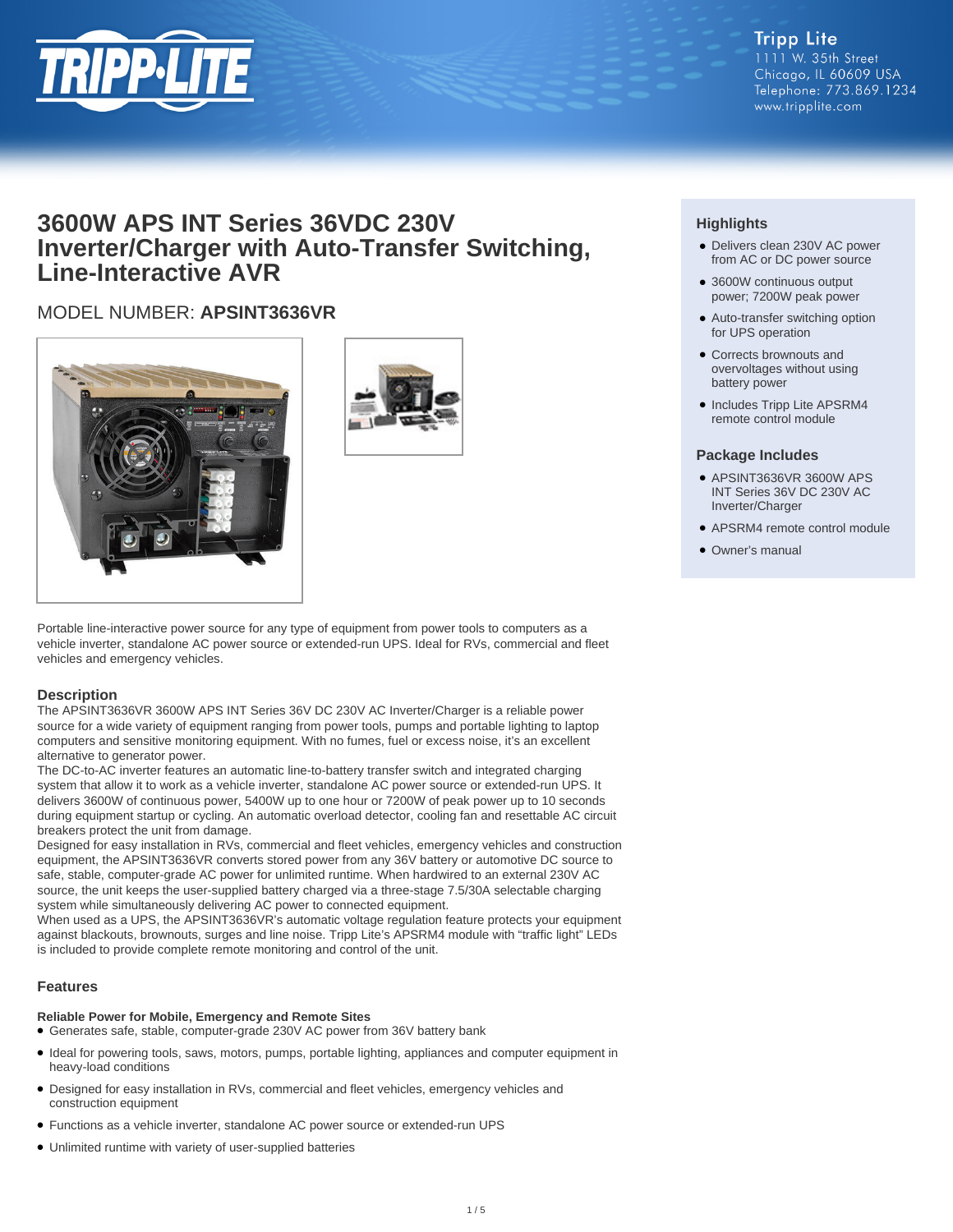

#### **Meets Normal and Peak Power Demands**

- 3600W of continuous power
- 5400W of reserve power up to 1 hr.
- 7200W of peak power up to 10 sec. to accommodate surge power demands during equipment startup and cycling
- Automatic overload detector, built-in cooling fan and resettable AC circuit breakers protect unit from damage
- High-current DC input terminals for simple hardwired installation

#### **Automatic Voltage Regulation**

- Corrects brownouts and overvoltages without using battery power during battery charging and UPS standby modes
- Protects against line noise that can damage equipment or cause data loss

#### **Automatic Transfer Switching**

- Transfer relay switches to inverter power during blackout in 20 ms
- 3-position switch enables Auto, Charge Only or System Off mode
- DIP switches configure high and low voltage auto-transfer

#### **3-Stage 7.5/30A Selectable Battery Charger**

- Serves as battery charger when external 230V AC power is supplied and powering connected equipment
- Protects battery from overcharging and overdischarging
- Low-battery protection prevents excessive battery depletion
- DIP switches configure wet/gel charging profiles

#### **Remote Control Capability**

● Included Tripp Lite APSRM4 remote control module provides remote monitoring and control of unit

#### **Front-Panel LEDs**

● Indicate AC/DC operational modes, overload status, DC voltage level, shutdown status and system fault status

#### **Rugged Polycarbonate Housing**

● Resists moisture, vibration and impact

● Mounts on any rigid horizontal surface

# **Specifications**

| <b>OVERVIEW</b>                    |              |  |
|------------------------------------|--------------|--|
| <b>UPC Code</b>                    | 037332095985 |  |
| <b>INPUT</b>                       |              |  |
| Nominal Input Voltage(s) Supported | 230V AC      |  |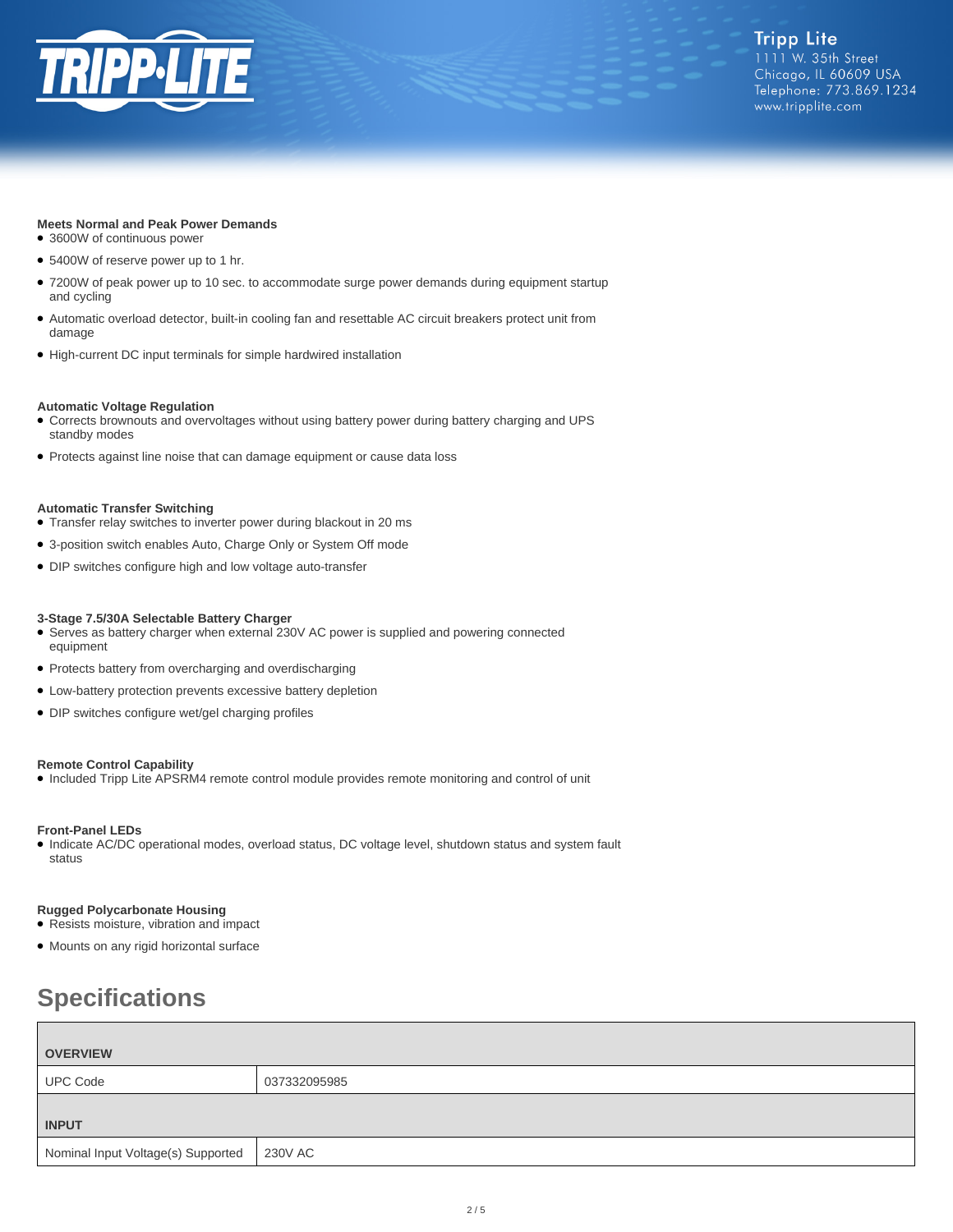

| Maximum Input Amps / Watts                   | DC INPUT: Full continuous load - 114A at 36VDC. AC INPUT: 26 amps at 230VAC with full inverter and charger<br>load (10.4A max charger-only / combined input load to support charger and AC output is automatically controllable to<br>66%-33%-0% based on AC output loading using the charger limiting set points - see manual for setting instructions) |  |
|----------------------------------------------|----------------------------------------------------------------------------------------------------------------------------------------------------------------------------------------------------------------------------------------------------------------------------------------------------------------------------------------------------------|--|
| <b>Recommended Electrical Service</b>        | DC INPUT: Requires 36VDC input source capable of delivering 114A for the required duration (when used at full<br>continuous capacity - DC requirements increase during OverPower and DoubleBoost operation). For automotive<br>applications, professional hardwire installation with 300A minimum battery system fusing is recommended.                  |  |
| <b>Input Connection Type</b>                 | DC INPUT: Set of DC bolt-down terminals. AC INPUT: Hardwire via built in junction box with cover plate                                                                                                                                                                                                                                                   |  |
| Voltage Compatibility (VAC)                  | 230                                                                                                                                                                                                                                                                                                                                                      |  |
| Voltage Compatibility (VDC)                  | 36                                                                                                                                                                                                                                                                                                                                                       |  |
| <b>OUTPUT</b>                                |                                                                                                                                                                                                                                                                                                                                                          |  |
| <b>Frequency Compatibility</b>               | 50 Hz                                                                                                                                                                                                                                                                                                                                                    |  |
| <b>Pure Sine Wave Output</b>                 | <b>No</b>                                                                                                                                                                                                                                                                                                                                                |  |
| Output (Watts)                               | 3600                                                                                                                                                                                                                                                                                                                                                     |  |
| Nominal Output Voltage(s)<br>Supported       | 230V                                                                                                                                                                                                                                                                                                                                                     |  |
| <b>Output Receptacles</b>                    | Hardwire                                                                                                                                                                                                                                                                                                                                                 |  |
| Continuous Output Capacity (Watts)           | 3600                                                                                                                                                                                                                                                                                                                                                     |  |
| Peak Output Capacity (Watts)                 | 7200                                                                                                                                                                                                                                                                                                                                                     |  |
| Output Voltage Regulation                    | LINE POWER (AC): Maintains 230V nominal sine wave output from line power source. INVERTER POWER (AC):<br>Maintains PWM sine wave output voltage of 230 VAC (+/-5%).                                                                                                                                                                                      |  |
| <b>Output Frequency Regulation</b>           | 50 Hz (+/- 0.3 Hz)                                                                                                                                                                                                                                                                                                                                       |  |
| <b>Overload Protection</b>                   | Includes 12A input breaker dedicated to the charging system and 20A output breaker for AC output loads.                                                                                                                                                                                                                                                  |  |
| <b>BATTERY</b>                               |                                                                                                                                                                                                                                                                                                                                                          |  |
| <b>Expandable Battery Runtime</b>            | Runtime is expandable with any number of user supplied wet or gel type batteries                                                                                                                                                                                                                                                                         |  |
| <b>Expandable Runtime</b>                    | Yes                                                                                                                                                                                                                                                                                                                                                      |  |
| DC System Voltage (VDC)                      | 36                                                                                                                                                                                                                                                                                                                                                       |  |
| Battery Pack Accessory (Optional)            | <a class="productLink" href="//www.tripplite.com/12VDC-Sealed-Maintenance-Free-Battery-All-Inverter-&lt;br&gt;Chargers-12VDC-Battery-Connections~98-121">98-121</a> sealed lead acid battery (optional)                                                                                                                                                  |  |
| <b>Battery Charge</b>                        | 30-amp high/7.5-amp low                                                                                                                                                                                                                                                                                                                                  |  |
| <b>VOLTAGE REGULATION</b>                    |                                                                                                                                                                                                                                                                                                                                                          |  |
| Voltage Regulation Description               | Includes automatic voltage regulation to correct brownouts and over-voltages back to usable levels                                                                                                                                                                                                                                                       |  |
| Overvoltage Correction                       | Over-voltages are automatically reduced by 10%                                                                                                                                                                                                                                                                                                           |  |
| <b>Brownout Correction</b>                   | Brownouts are automatically boosted by 10%                                                                                                                                                                                                                                                                                                               |  |
| <b>USER INTERFACE, ALERTS &amp; CONTROLS</b> |                                                                                                                                                                                                                                                                                                                                                          |  |
| <b>Front Panel LEDs</b>                      | Set of 6 LEDs offer continuous status information on load percentage (6 levels reported) and battery charge level (7<br>levels reported). See manual for sequences.                                                                                                                                                                                      |  |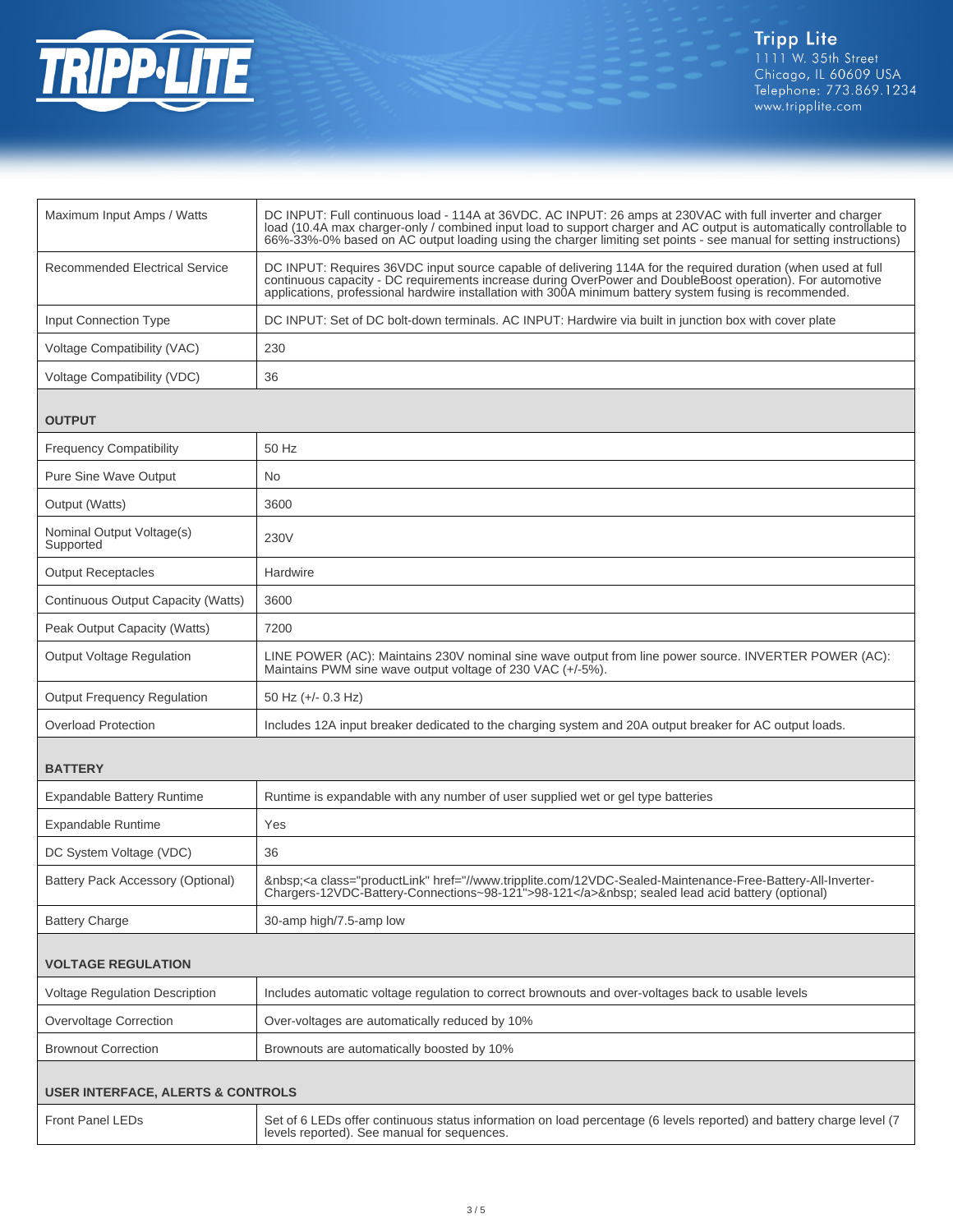

| Switches                                             | 3 position on/off/remote switch enables simple on/off power control plus "auto/remote" setting that enables distant<br>on/off control of the inverter system when used in conjunction with optional <a <br="" class="productLink">href="//www.tripplite.com/Remote-Control-Module-Tripp-Lite-PowerVerter-Inverters-Inverter-<br/>Chargers~APSRM4"&gt;APSRM4</a> accessory when used in inverter mode. In AC uninterruptible power<br>mode, "auto/remote" setting enables automatic transfer from line power to battery power - to maintain continuous AC<br>power to connected loads. |
|------------------------------------------------------|---------------------------------------------------------------------------------------------------------------------------------------------------------------------------------------------------------------------------------------------------------------------------------------------------------------------------------------------------------------------------------------------------------------------------------------------------------------------------------------------------------------------------------------------------------------------------------------|
| <b>PHYSICAL</b>                                      |                                                                                                                                                                                                                                                                                                                                                                                                                                                                                                                                                                                       |
| <b>Material of Construction</b>                      | Polycarbonate                                                                                                                                                                                                                                                                                                                                                                                                                                                                                                                                                                         |
| Cooling Method                                       | Multi-speed fan                                                                                                                                                                                                                                                                                                                                                                                                                                                                                                                                                                       |
| Form Factors Supported                               | Mounting slots enable permanent placement of inverter on any horizontal surface (see manual for additional<br>mounting information)                                                                                                                                                                                                                                                                                                                                                                                                                                                   |
| Shipping Dimensions (hwd / in.)                      | 13.40 x 14.50 x 20.90                                                                                                                                                                                                                                                                                                                                                                                                                                                                                                                                                                 |
| Shipping Dimensions (hwd / cm)                       | 34.04 x 36.83 x 53.09                                                                                                                                                                                                                                                                                                                                                                                                                                                                                                                                                                 |
| Shipping Weight (lbs.)                               | 64.60                                                                                                                                                                                                                                                                                                                                                                                                                                                                                                                                                                                 |
| Shipping Weight (kg)                                 | 29.30                                                                                                                                                                                                                                                                                                                                                                                                                                                                                                                                                                                 |
| Unit Dimensions (hwd / in.)                          | 7 x 8.5 x 14                                                                                                                                                                                                                                                                                                                                                                                                                                                                                                                                                                          |
| Unit Dimensions (hwd / cm)                           | 17.78 x 21.59 x 35.56                                                                                                                                                                                                                                                                                                                                                                                                                                                                                                                                                                 |
| Unit Weight (lbs.)                                   | 58                                                                                                                                                                                                                                                                                                                                                                                                                                                                                                                                                                                    |
| Unit Weight (kg)                                     | 26.31                                                                                                                                                                                                                                                                                                                                                                                                                                                                                                                                                                                 |
| <b>ENVIRONMENTAL</b>                                 |                                                                                                                                                                                                                                                                                                                                                                                                                                                                                                                                                                                       |
| <b>Relative Humidity</b>                             | 0-95% non-condensing                                                                                                                                                                                                                                                                                                                                                                                                                                                                                                                                                                  |
| <b>LINE / BATTERY TRANSFER</b>                       |                                                                                                                                                                                                                                                                                                                                                                                                                                                                                                                                                                                       |
| Transfer Time (Line Power to<br><b>Battery Mode)</b> | 20 milliseconds (typical - compatible with many computers, servers and networking equipment - verify transfer time<br>compatibility of loads for UPS applications)                                                                                                                                                                                                                                                                                                                                                                                                                    |
| Low Voltage Transfer to Battery<br>Power             | In AC "auto" mode, inverter/charger switches to battery mode as line voltage drops to 144V (user adjustable to 163,<br>182V - see manual)                                                                                                                                                                                                                                                                                                                                                                                                                                             |
| High Voltage Transfer to Battery<br>Power            | In AC "auto" mode, inverter/charger switches to battery mode as line voltage increases to 259V (user adjustable to<br>264 - see manual)                                                                                                                                                                                                                                                                                                                                                                                                                                               |
| <b>FEATURES &amp; SPECIFICATIONS</b>                 |                                                                                                                                                                                                                                                                                                                                                                                                                                                                                                                                                                                       |
| Load Sensing                                         | Optional load sense function enables automatic inverter shutoff and startup as connected equipment is powered off<br>and on. Front panel load sense potentiometer can be set to shutoff or turn on inverter power in response to loads of<br>any level, up to 150 watts.                                                                                                                                                                                                                                                                                                              |
| <b>STANDARDS &amp; COMPLIANCE</b>                    |                                                                                                                                                                                                                                                                                                                                                                                                                                                                                                                                                                                       |
| <b>Product Compliance</b>                            | <b>RoHS</b>                                                                                                                                                                                                                                                                                                                                                                                                                                                                                                                                                                           |
| <b>WARRANTY</b>                                      |                                                                                                                                                                                                                                                                                                                                                                                                                                                                                                                                                                                       |
| Product Warranty Period (U.S. &<br>Canada)           | 1-year limited warranty                                                                                                                                                                                                                                                                                                                                                                                                                                                                                                                                                               |
| <b>Product Warranty Period</b><br>(International)    | 2-year limited warranty                                                                                                                                                                                                                                                                                                                                                                                                                                                                                                                                                               |